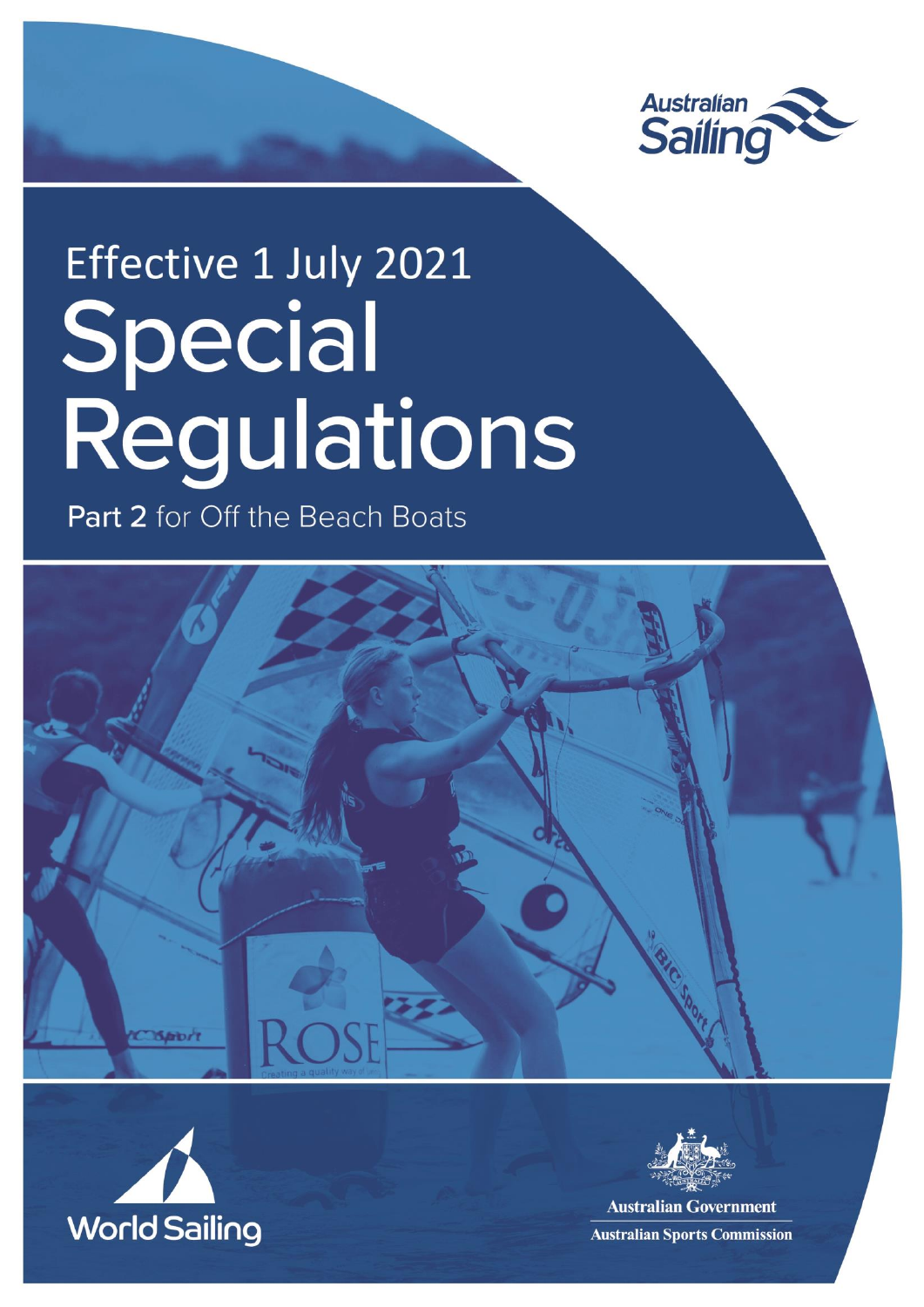

# **AUSTRALIAN SAILING**

# **SPECIAL REGULATIONS**

# **PART 2**

# **FOR OFF THE BEACH BOATS**

Including unballasted boats, Centreboard Dinghies, Sailboards, Skiffs, Multihulls, Small open ballasted boats and Small Trailable boats.

# **These regulations came into effect in Australia from 1 July 2021.**

Any amendments or interpretations to what is published herein will be circulated to Clubs and will also be posted on the Australian Sailing website at [www.sailing.org.au](http://www.sailing.org.au/)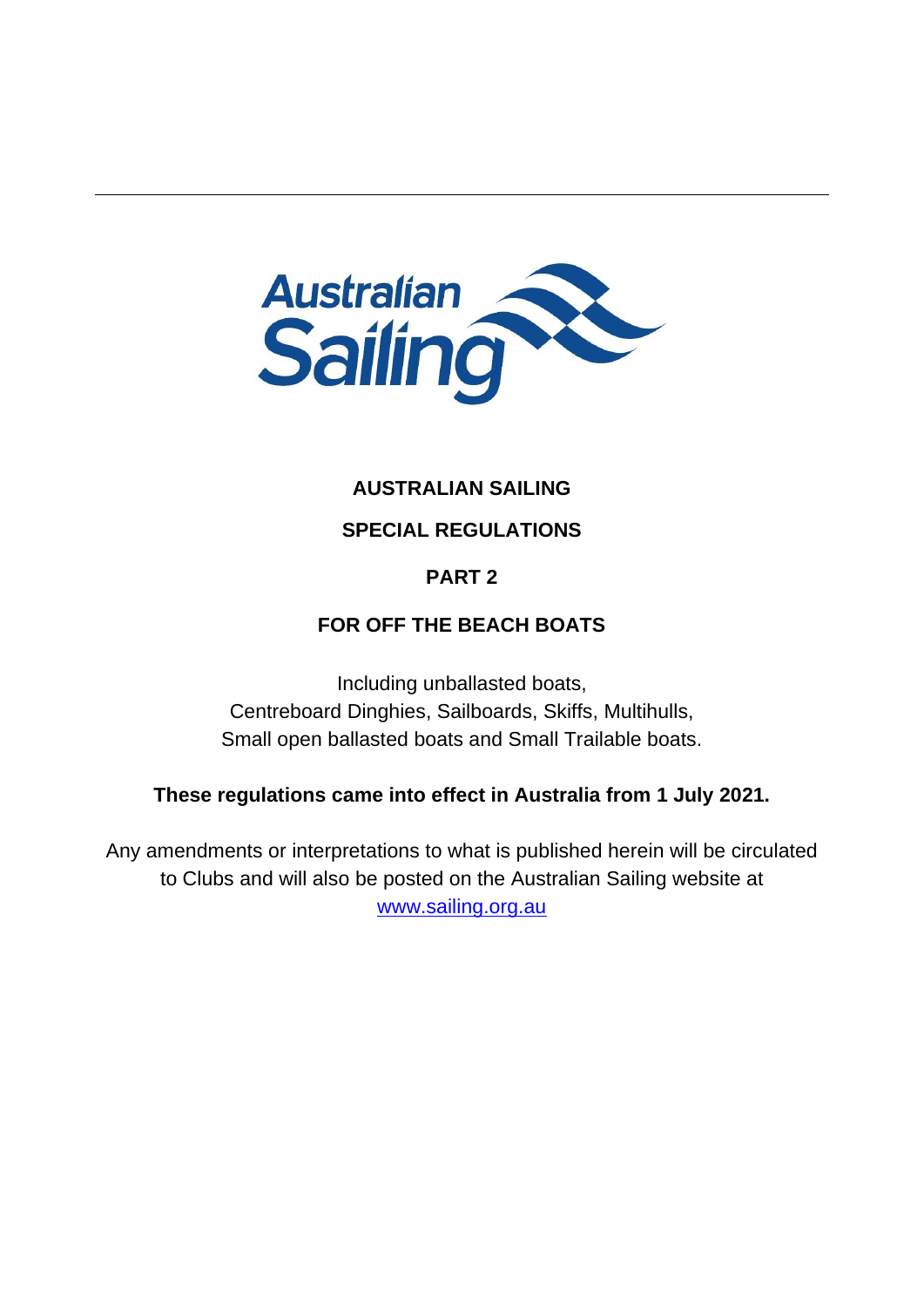| <b>PART 2</b>    | SPECIAL REGULATIONS FOR OFF THE BEACH BOATS,<br><b>SMALL OPEN BALLASTED YACHTS AND SMALL</b> |                                                 |                 |
|------------------|----------------------------------------------------------------------------------------------|-------------------------------------------------|-----------------|
|                  | <b>TRAILER SAILERS</b>                                                                       |                                                 | 4               |
| 1                | <b>Fundamentals and Definitions</b>                                                          |                                                 | 4               |
|                  | 1.01                                                                                         | <b>Purpose and Use</b>                          | $\overline{4}$  |
|                  | 1.02                                                                                         | <b>Responsibilities of the Person In Charge</b> | $\overline{4}$  |
|                  | 1.03                                                                                         | <b>Definitions</b>                              | 5               |
| $\boldsymbol{2}$ | <b>Application and General Requirements</b>                                                  |                                                 | 6               |
|                  | 2.01                                                                                         | <b>Inspection</b>                               | 6               |
|                  | 2.02                                                                                         | <b>General Requirements</b>                     | 6               |
| 3                | <b>Specific Regulations</b>                                                                  |                                                 | $\overline{7}$  |
|                  | 3.01<br><b>Buoyancy</b>                                                                      |                                                 | $\overline{7}$  |
|                  | 3.02<br><b>Masts</b>                                                                         |                                                 | $\overline{7}$  |
|                  | 3.03                                                                                         | <b>Centreboards, Rudders and Tillers</b>        | $\overline{7}$  |
|                  | 3.04                                                                                         | <b>Bailers and Pumps</b>                        | 8               |
|                  | 3.05<br><b>Towing</b>                                                                        |                                                 | 8               |
| 4                | <b>Identification</b>                                                                        |                                                 | 9               |
|                  | 4.01                                                                                         | <b>Hull Identification</b>                      | 9               |
| 5.               | <b>Personal Equipment</b>                                                                    |                                                 | 10              |
|                  | 5.01                                                                                         | Lifejackets                                     | 10              |
|                  | 5.02                                                                                         | <b>Personal Clothing</b>                        | 10              |
|                  | <b>AUSTRALIAN SAILING RECOMMENDATIONS</b>                                                    |                                                 | 11              |
| 1                | Racing                                                                                       |                                                 |                 |
| $\boldsymbol{2}$ |                                                                                              | <b>Personal Buoyancy</b>                        |                 |
| 3                | <b>Gear and Equipment</b>                                                                    |                                                 | 11              |
| 4                | <b>Paddles</b>                                                                               |                                                 | 12              |
| 5                | <b>Hull Identification</b>                                                                   |                                                 | 12              |
| 6                | <b>Boats on shore</b>                                                                        |                                                 | 12              |
| 7                | <b>Boats near shore</b>                                                                      |                                                 | 12 <sub>2</sub> |
| 8                | In the event of Distress or Accident<br>12                                                   |                                                 |                 |
|                  |                                                                                              |                                                 |                 |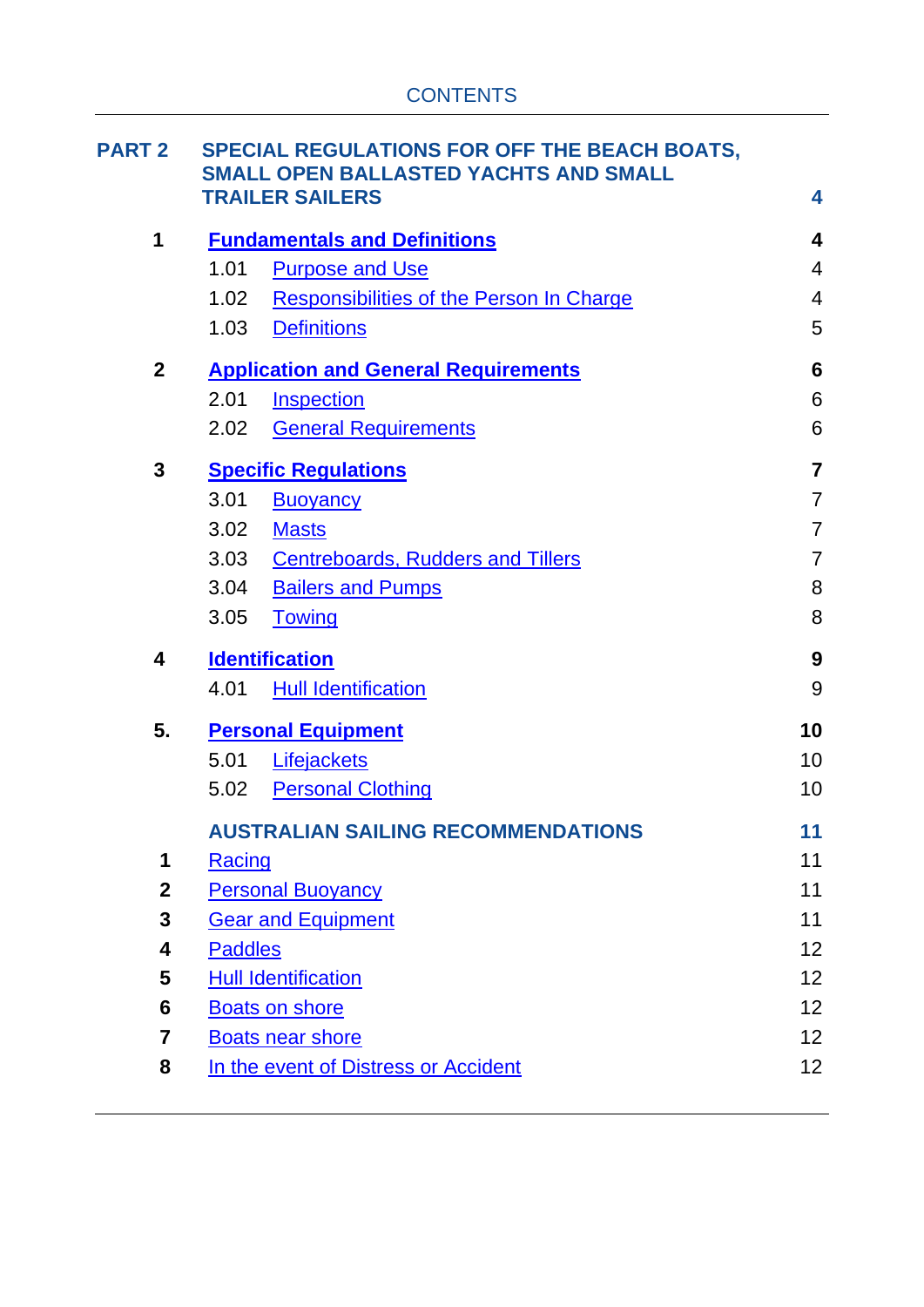# **FOR OFF THE BEACH BOATS**

## <span id="page-3-0"></span>**1. FUNDAMENTALS and DEFINITIONS**

#### <span id="page-3-1"></span>**1.01 PURPOSE AND USE**

- **1.01.1** It is the purpose of these Special Regulations to establish uniform minimum equipment, behavioural and qualification standards for Off The Beach boats and Small Open Ballasted Boats whilst racing, proceeding to and from the race course and while training. *These regulations are strongly recommended at all other times.*
- **1.01.2** When prescribed in the notice of race these regulations may also be extended to and applied to small open ballasted boats and small trailable boats.
- **1.01.3** These Special Regulations do not replace, but rather supplement, the requirements of governmental authority, the Racing Rules of Sailing and the rules of Class Associations.

# <span id="page-3-2"></span>**Where the Class Association rules are of a lesser standard than these Special Regulations then these regulations shall prevail.**

- **1.01.4** (a) These regulations shall not be varied except with the written approval of Australian Sailing
	- (b) Australian Sailing will generally consider applications for variation only from a club or class association.
	- (c) Where a variation is approved for an event the wording of the approval shall be included in the notice of race for the event.

#### **1.02 RESPONSIBILITIES OF THE PERSON IN CHARGE**

**1.02.1** The safety of a boat and her crew is the sole and inescapable responsibility of the person in charge who must do their best to ensure that the boat is structurally sound, thoroughly seaworthy and manned by a crew who are physically fit to face the expected conditions. The owner and the person in charge must be satisfied as to the soundness of hull, spars, rigging, sails and all gear. The owner and the person in charge must ensure that all safety equipment is properly maintained and stowed and that the crew knows how to use it.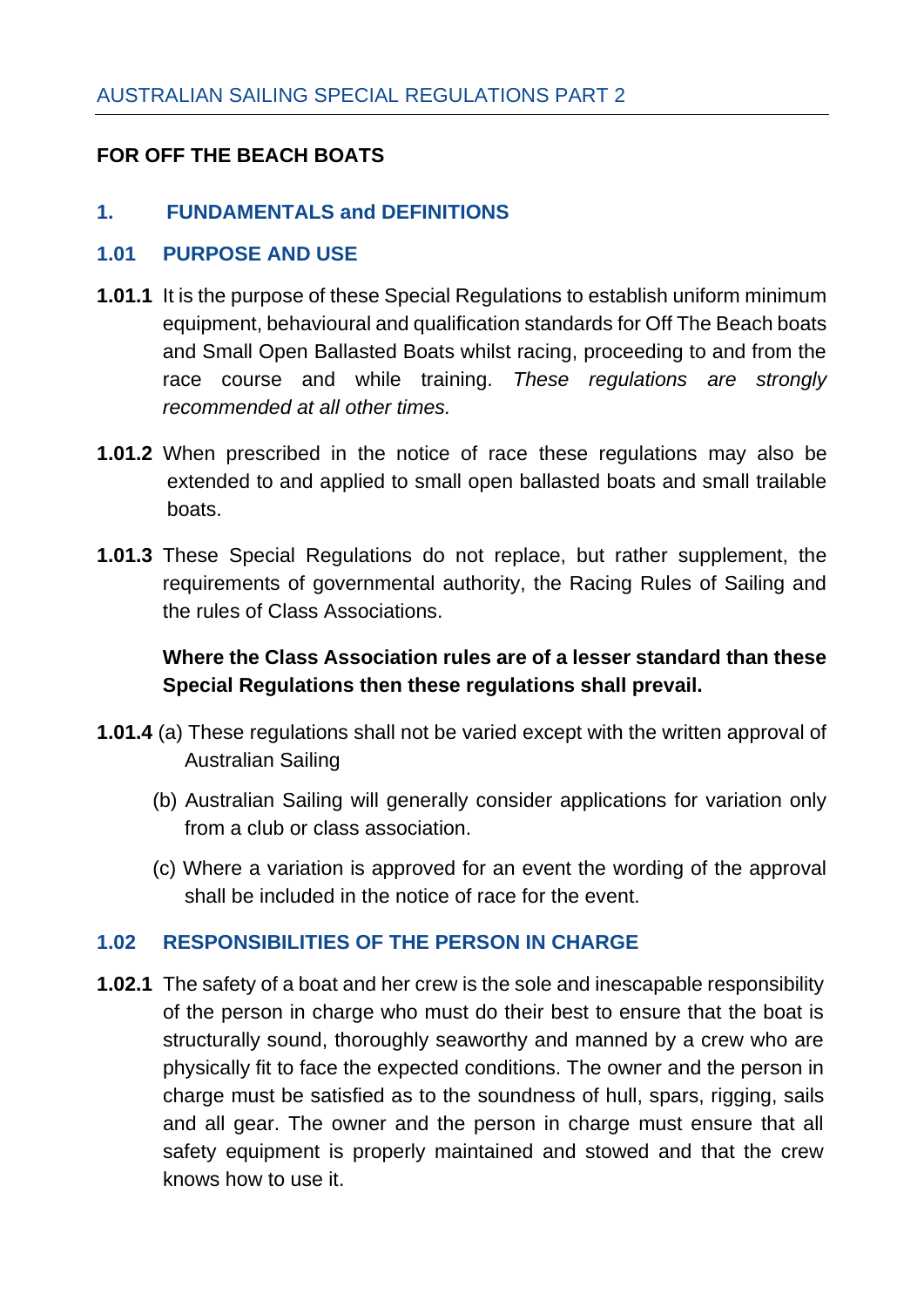- **1.02.2** Neither the establishment of these Special Regulations, their use by race organisers, nor the inspection of a boat under these regulations in any way limits or reduces the complete and unlimited responsibility of the owner and the person in charge**.**
- **1.02.3** The responsibility for a boat's decision to participate in a cruising event or race, or to continue racing is hers alone - RRS Fundamental Rule 3

## **1.03 DEFINITIONS:**

#### **Bailer**

<span id="page-4-0"></span>A bucket or similar device for manually bailing water from within a boat.

#### **Off The Beach Boats**

Unballasted open boats including centreboard dinghies, sailboards, skiffs and multihulls launched and recovered from a shoreline.

## **Small Open Ballasted Boat**

A boat not having enclosed accommodation facilities and with a ballasted keel or ballast carried internally, less than 6.1 m LOA

#### **Permanently Fastened**

Means the item is effectively built-in by bolting or glassing etc. and may not be removed while racing.

#### **Securely Fastened**

Means held strongly in place by a method (e.g. rope lashings, wing-nuts) which will retain the fastened object in severe conditions including a 180 degree capsize and allows for them to be removed and replaced during racing.

#### **Small Trailable Boats**

See definition in Part 1 of these regulations that are less than 5.2 m LOA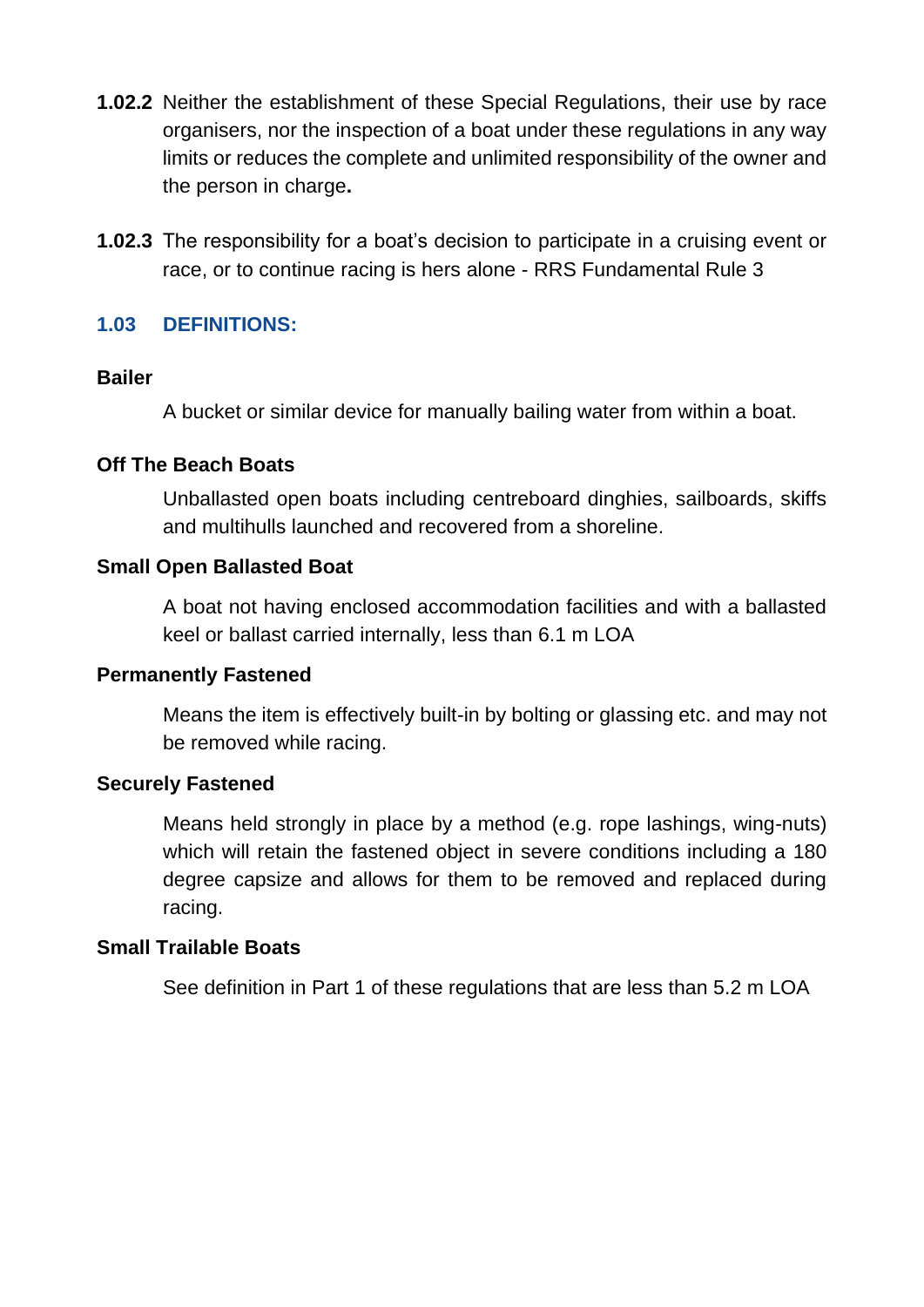# <span id="page-5-0"></span>2. APPLICATION AND GENERAL REQUIREMENTS

#### <span id="page-5-1"></span>**2.01 INSPECTION AND MONITORING**

- **2.01.1** The Race Committee may require the owner or the person in charge to demonstrate that the boat complies with these Special Regulations. If it does not comply with these Special Regulations the boat's entry may be rejected, or it may be liable to disqualification or such other penalty as may be prescribed.
- **2.01.2** The Organising Authority of a race will establish whether any incidents occurred, which if reported would be likely to be relevant to evolving the Special Regulations or increasing safety. The Organising Authority will follow any guidelines issued by Australian Sailing and World Sailing concerning incident reporting.

#### <span id="page-5-2"></span>**2.02 GENERAL REQUIREMENTS**

- **2.02.1** All equipment required by these Special Regulations shall:
	- (a) Function properly.
	- (b) Be regularly checked, cleaned and serviced.
	- (c) When not in use shall be stowed in conditions in which deterioration is minimised.
	- (d) Be readily accessible.
	- (e) Be of a type, size and capacity suitable and adequate for the intended use and size of the boat.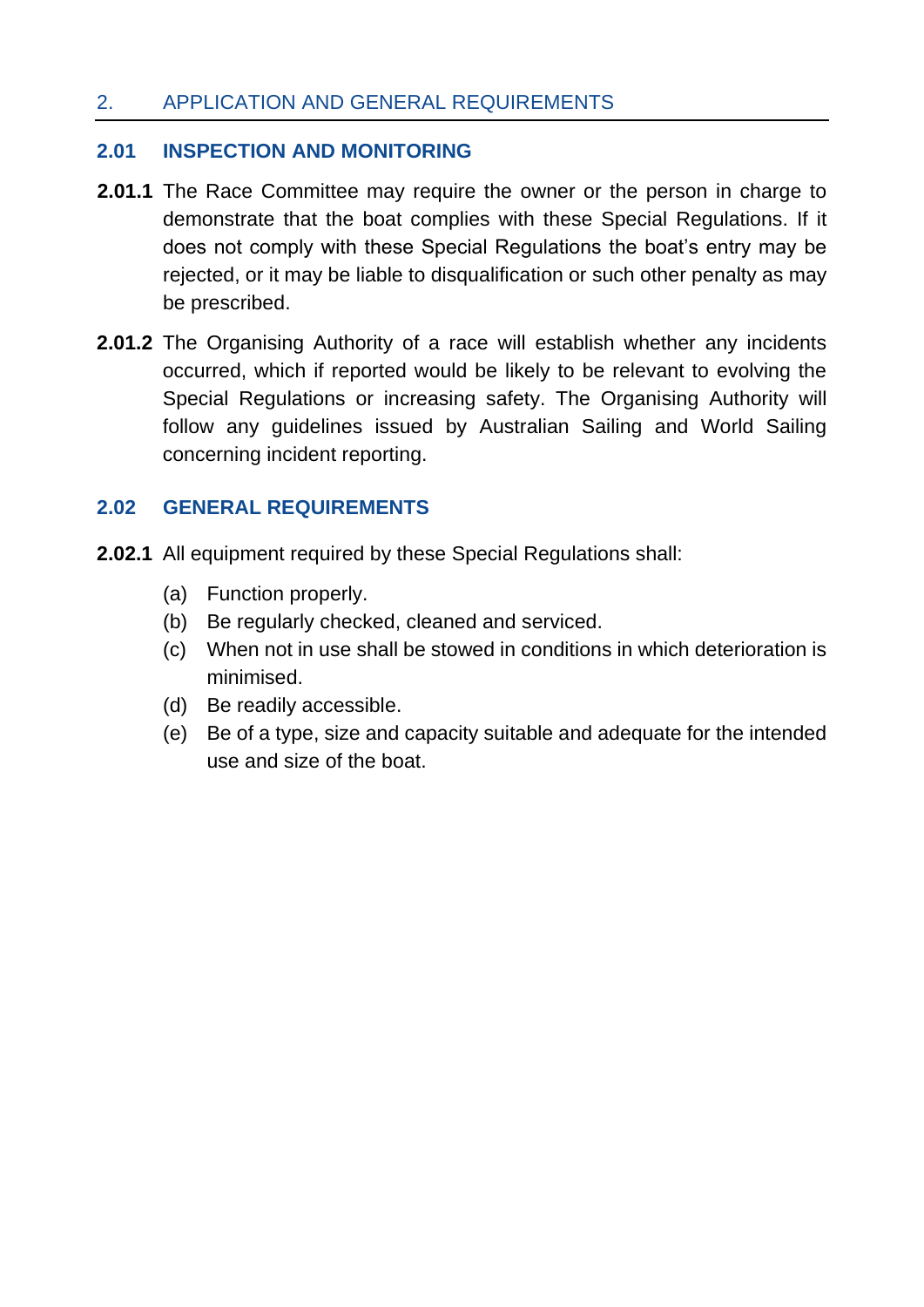# <span id="page-6-0"></span>3. SPECIFIC REGULATIONS

#### <span id="page-6-1"></span>**3.01 BUOYANCY**

- **3.01.1** Boats sailing under these regulations shall be capable of floating and supporting a mass of not less than 25 kg for each crew member when swamped after a capsize.
- **3.01.2** (a) Buoyancy may be achieved by boat structure, compartments in the hull/s or by additional buoyancy bags.
	- (b) Buoyancy that is not built into the boat shall be enclosed in compartments or by all-round straps or other equally secure fastening.
	- (c) Buoyancy shall be so distributed as to float the boat on an even keel when swamped following righting after capsize.
- **3.01.3** Each hull of a catamaran shall be able to support the required mass.
- **3.01.4** (a) Boats fitted with bag buoyancy shall be able to support the required mass with not less than half of the number of buoyancy bags deflated.
	- (b) Boats with enclosed hulls divided into at least two separate compartments shall be able to support the required mass with not less than half of the number of compartments flooded.
	- (c) Boats with enclosed hulls not divided into compartments shall be able to support the required mass with the whole hull flooded.

#### <span id="page-6-2"></span>**3.02 MASTS**

- **3.02.1** Hollow masts shall be either:
	- (a) Completely sealed to prevent the entry of water, or
	- (b) Self–draining.
- **3.02.2** Unstayed masts shall be securely attached to the hull.
- **3.02.3** A sailboard (mast and sail) shall be rigged in such a way that it is capable of being securely stowed in a compact manner longitudinally on the board so that the crew is unimpeded whilst controlling the board under tow or while paddling in the prone position.

#### <span id="page-6-3"></span>**3.03 CENTREBOARDS, RUDDERS AND TILLERS**

**3.03.1** (a) Centreboards shall be securely fastened to the hull, by lanyard, bolt, pin or other effective means so that they remain in the centreboard case when the boat is inverted.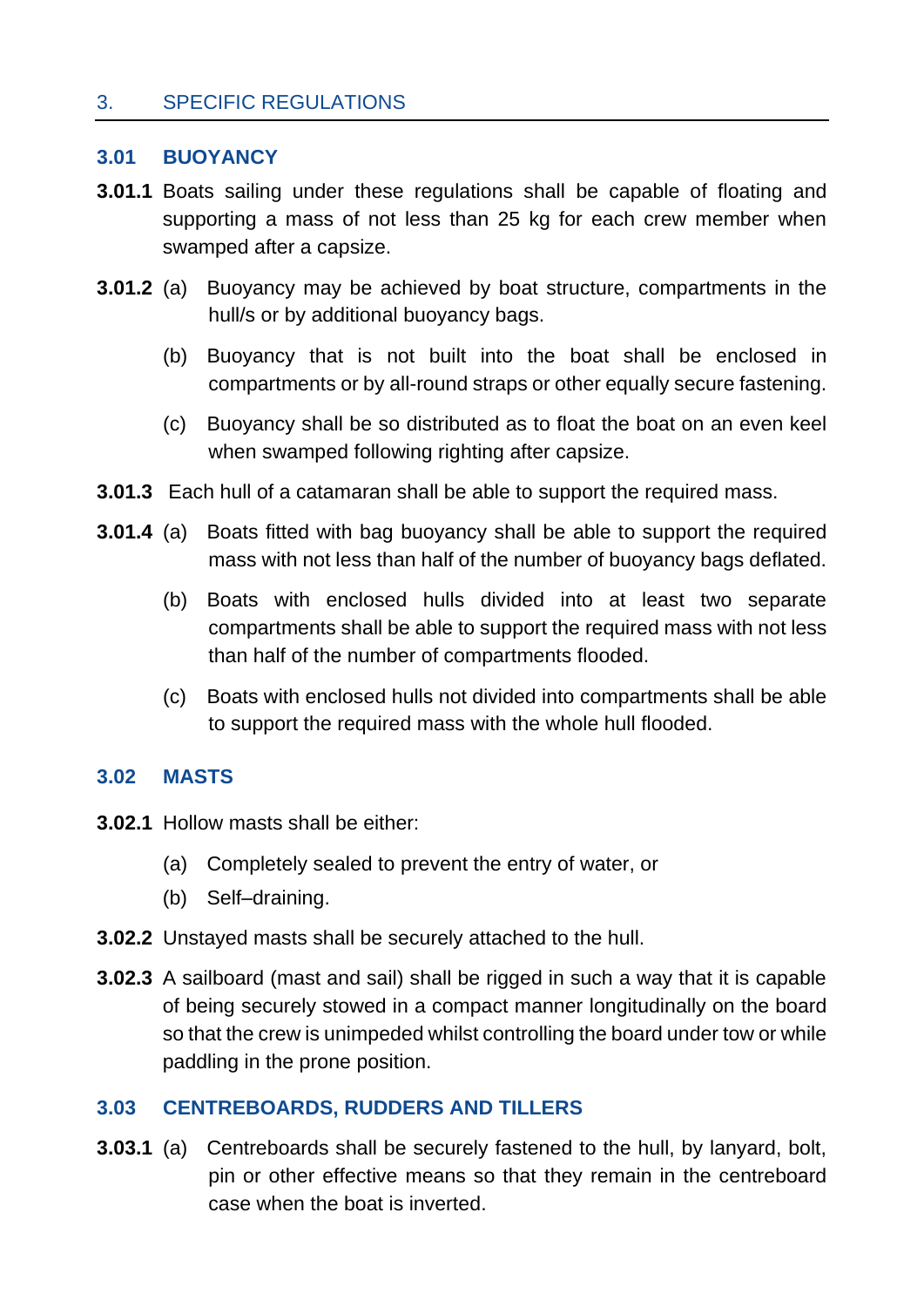- (b) Sailboards shall be fitted with a friction device to maintain the centreboard in the case or a lanyard to attach the centreboard to the board.
- **3.03.2** Unless the rudder box or rudder stock is securely fastened to the hull, a rudder pin or pintle of each rudder shall be fitted with a stainless steel retaining pin that passes through the pin or pintle such as to prevent the rudder/s becoming detached.
- **3.03.3** Tillers which are not permanently fastened to the rudder stock/s shall be securely fastened to them whilst the boat is afloat.
- **3.03.4** Rudder blades which are not permanently fastened to the rudder stock/s shall be securely fastened to them whilst the boat is afloat.

## <span id="page-7-0"></span>**3.04 BAILERS AND PUMPS**

- **3.04.1** Boats, other than those that have enclosed substantially self-draining hulls, shall carry one adequate bailer or pump available for immediate use, in addition to any transom flaps or venturi type bailers or other automatic devices that may be fitted.
- **3.04.2** A boat shall be considered to be "substantially self-draining" if it is capable of sailing or accepting a tow after capsize without prior bailing.
- **3.04.3** Pumps, if not permanently attached to the hull, and bailers shall be secured to the hull with a lanyard of length sufficient to permit the equipment to be operated without releasing the lanyard.

#### <span id="page-7-1"></span>**3.05 TOWING**

**3.05.1** All crews shall be aware of the location for attaching a towline to the boat and shall be able to demonstrate this.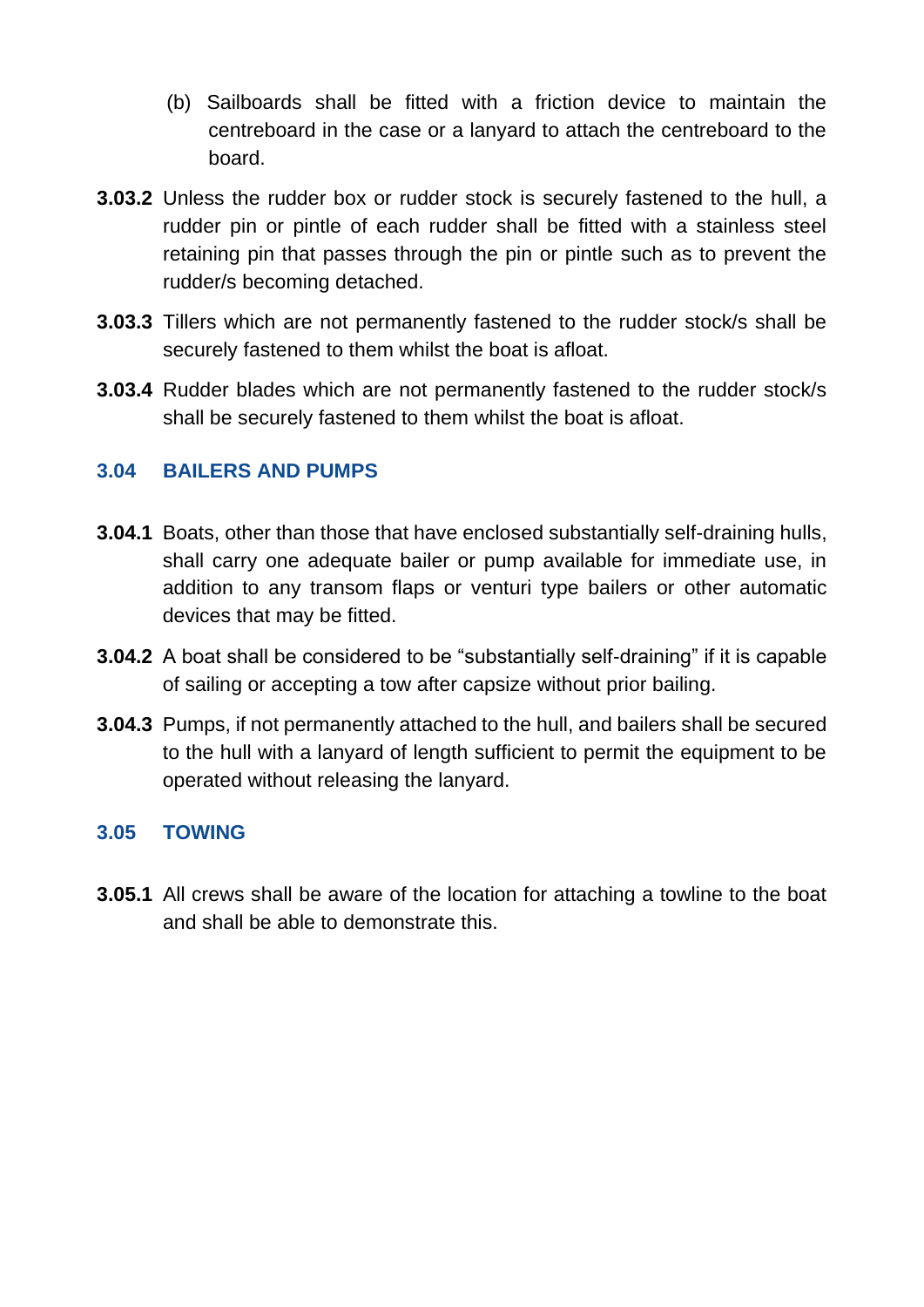#### <span id="page-8-0"></span>4. IDENTIFICATION

## <span id="page-8-1"></span>**4.01 HULL IDENTIFICATION**

- **4.01.1** All boats shall bear the identification, required by **4.01.3**, located externally on the transom or on both outboard sides of the hull(s) or rear beam, or on the aft deck of sailboards.
- **4.01.2** Letters and figures shall be legible, indelible and of contrasting colour to the background on which they are located and of at least the height and thickness specified.
- <span id="page-8-2"></span>**4.01.3** Required information is as follows:
	- (a) Name of boat in letters and figures at least 50 mm high and 8 mm thickness.
	- (b) Registered sail number in letters and figures at least 50 mm high and 8 mm thickness.
	- (c) Name of club (see  $4.01.4$ ) with which the boat is registered in letters and figures at least 20 mm high and 4 mm thickness.
- **4.01.4** (a) The name of the club may be abbreviated.
	- (b) *It is recommended that the name of the club should be in full as some clubs may use the same abbreviation, which can make correct identification of a particular boat difficult*.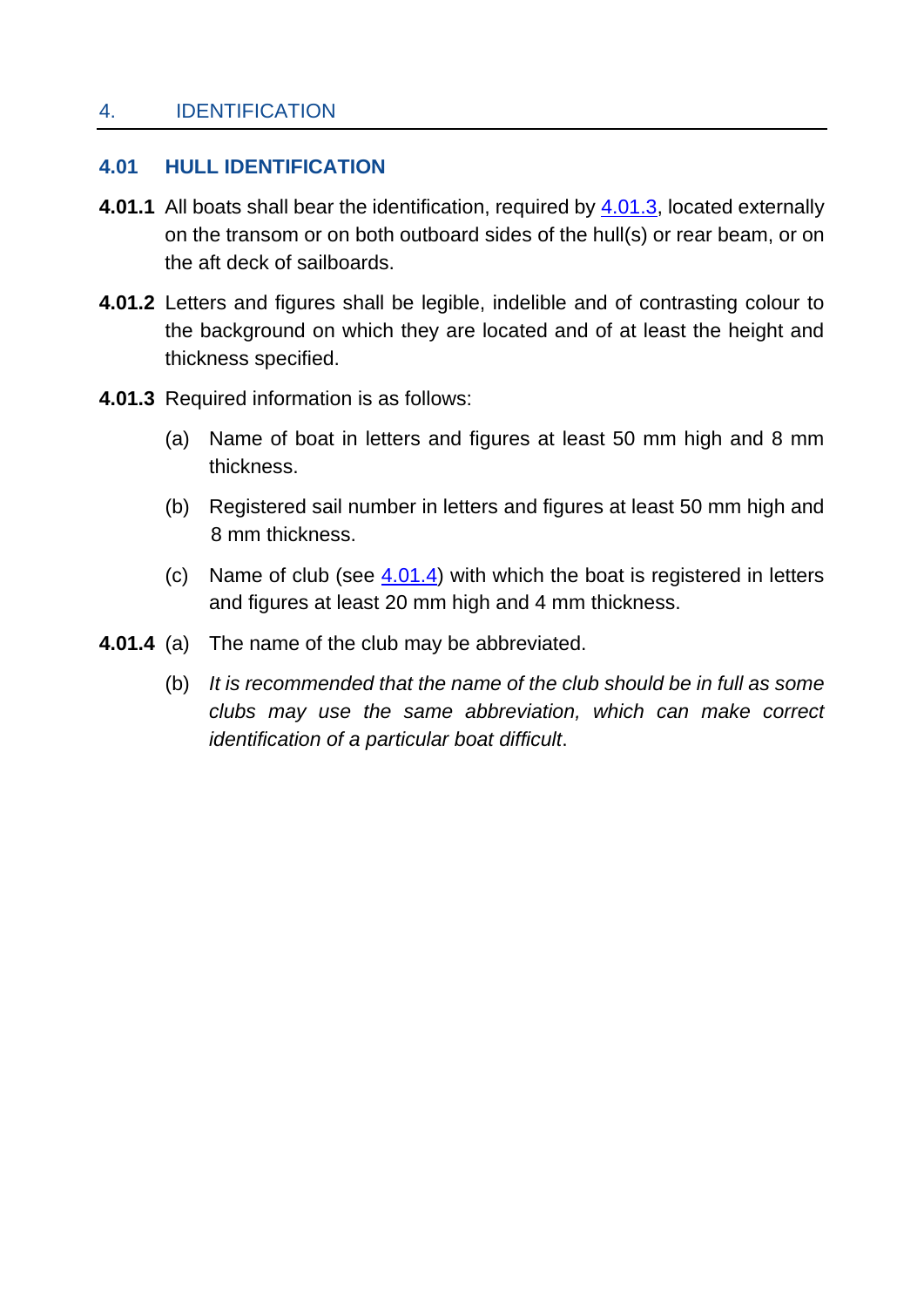## <span id="page-9-0"></span>5. PERSONAL EQUIPMENT

#### <span id="page-9-1"></span>**5.01 LIFEJACKETS**

Lifejacket requirements vary between the States and Territories and *it is recommended that before purchase and use it should be established that the lifejacket is acceptable under local law*.

- **5.01.1** All crew members shall wear, whilst afloat, a lifejacket secured about their persons in a manner appropriate to the design of the device.
- **5.01.2** Lifejackets shall comply with one of the following:
	- (a) Australian Standard AS4758-2015 or
	- (b) Australian Standard AS1512-1996 for PFD Type 1 or
	- (c) Australian Standard AS1499-1996 for PFD Type 2 or
	- (d) Australian Standard AS2260-1996 for PFD Type 3 or
	- (e) An equivalent or more stringent overseas standard

And

Shall be branded with the respective standard authority's mark of approval.

- **5.01.3** Inflatable lifejackets shall not be used.
- **5.01.4** Lifejackets shall be maintained in good repair.
- **5.01.5** Lifejackets shall be marked on the inside to identify their ownership. Preferably this should be the name of the individual owner and a contact telephone number; otherwise it shall be the name of the club or other organisation to which the Lifejacket belongs.

#### <span id="page-9-2"></span>**5.02 PERSONAL CLOTHING**

**5.02.1** *It is recommended that suitable clothing for the local conditions be worn*.

This may include adequate cover against sunburn in both clear and cloudy weather and adequate warm clothing in cold conditions to protect against hypothermia. This may include thermal underwear, woollen pullovers or full or partial wetsuits.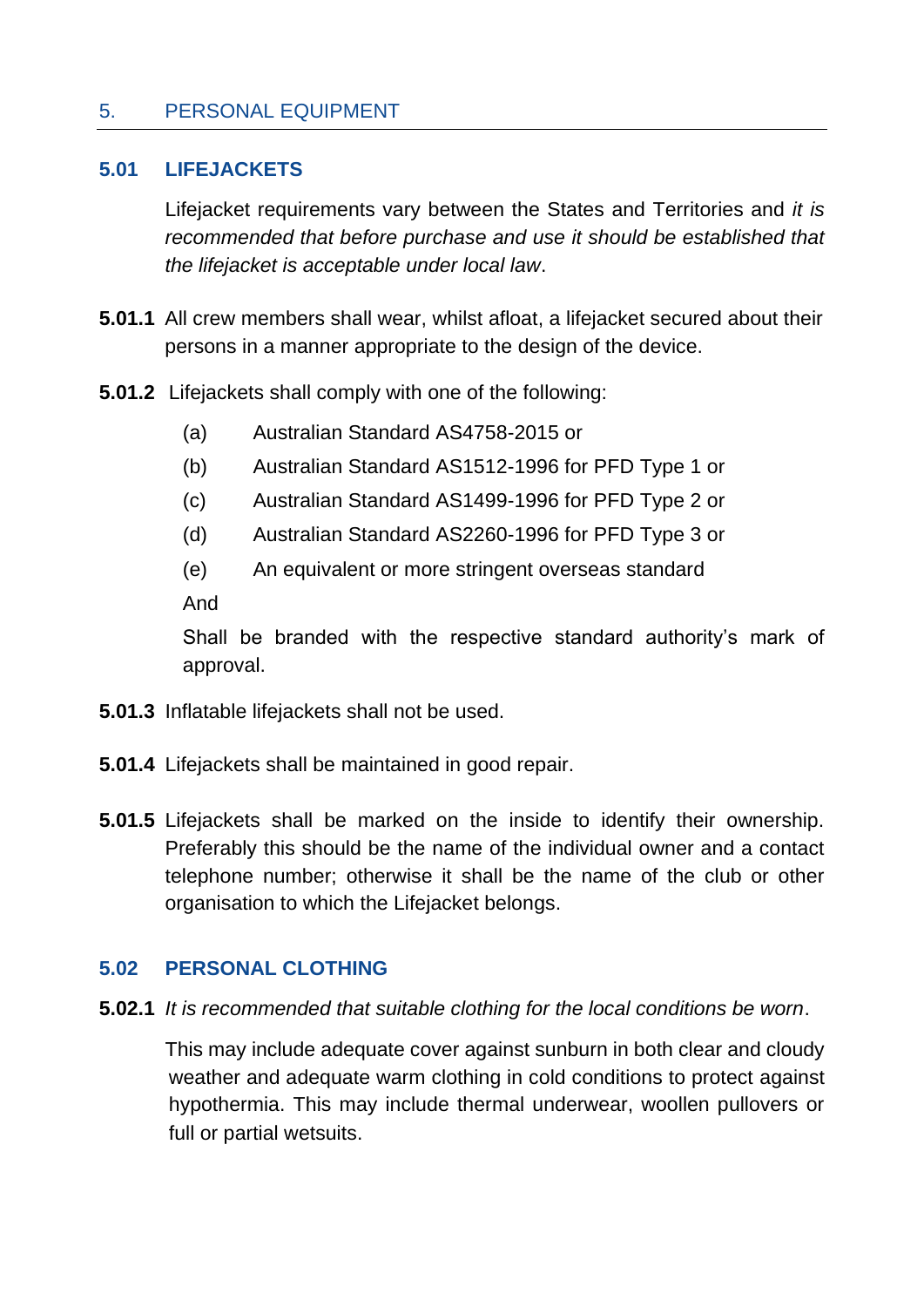**5.02.2** It is preferable that outer garments worn above the waist are of bright colours and include retroreflective tape.

# <span id="page-10-0"></span>AUSTRALIAN SAILING RECOMMENDATIONS

In addition to the requirements of Part 2, Australian Sailing recommends the following be observed, including by boats that are not racing:

#### <span id="page-10-1"></span>**1. RACING**

While it is the sole responsibility of each boat to decide whether or not to start or to continue to race (RRS Fundamental Rule 3):

- (a) Crews should exercise caution in going onto the water in boisterous conditions or conditions heavier than they have experienced.
- (b) Crews should not to go onto the water unless they are assured that assistance is at hand in an emergency.

## <span id="page-10-2"></span>**2. PERSONAL BUOYANCY**

- (a) Children under the age of 12 years should wear PFD Type 1 (AS1512) rather than PFD Type 2 or PFD Type 3 to ensure correct flotation.
- (b) Crews should not go onto the water unless capable of supporting themselves in the water, without personal buoyancy, for at least 15 minutes, and are capable of swimming not less than 50 m in open water.

#### <span id="page-10-3"></span>**3. GEAR AND EQUIPMENT**

- (a) Before going on the water crews should check their personal gear and their boat's rigging and equipment in detail so as to ensure that breakage or loosening of equipment is unlikely.
- (b) A shackle key or appropriate tools to enable crews to unrig whilst afloat should be carried.
- (c) A towline of suitable strength and of a length such that, when it is secured to a strong point in the hull it extends to twice the boat's overall length forward, should be carried; or the crew should be aware of a part of the boat's normal equipment that is suitable.
- (d) Junior training classes should have an adequate tow line of a floating rope permanently rigged, securely attached to the base of the mast or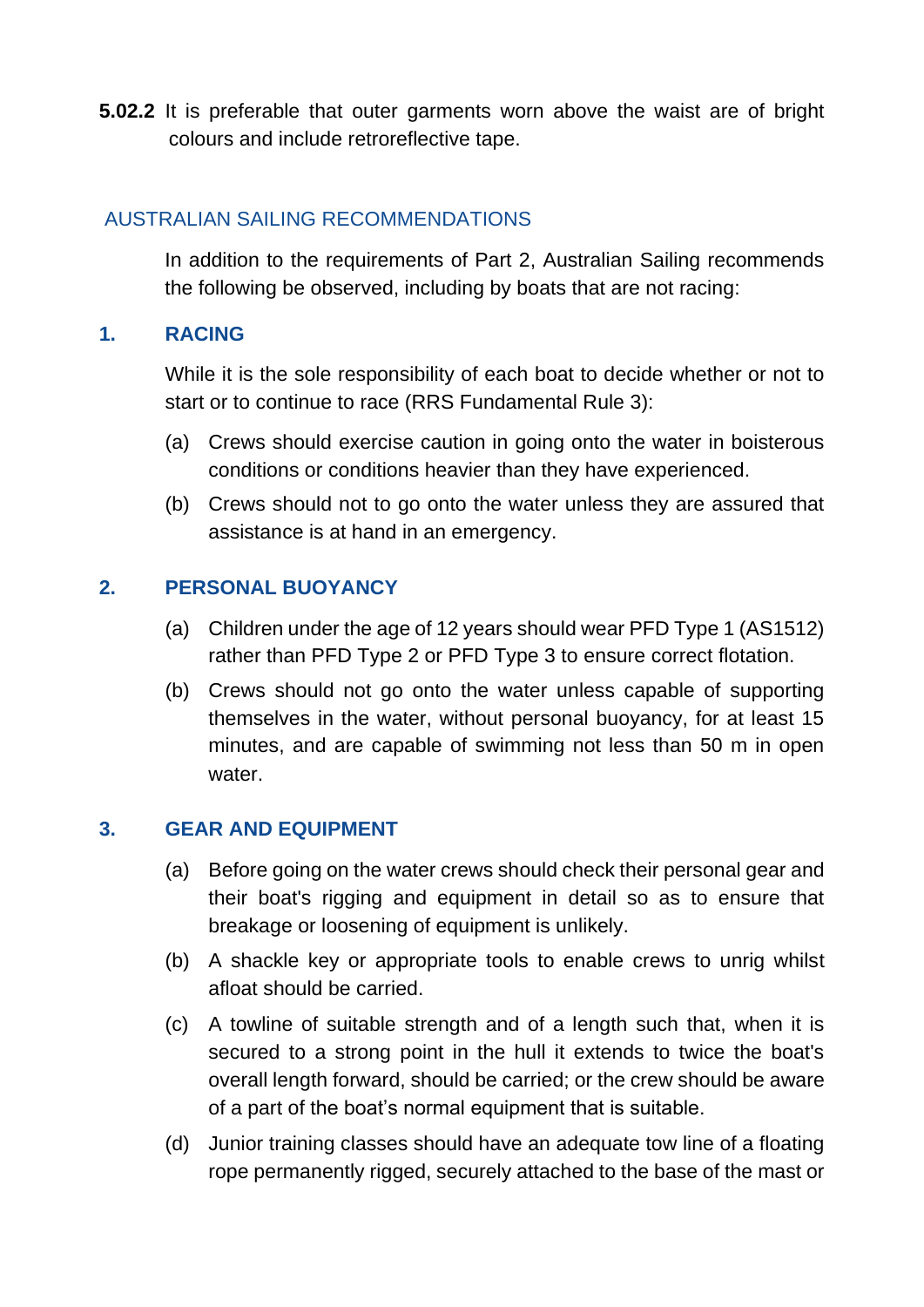a suitable thwart, or strong point, with surplus rope securely stowed in the hull, ready for use. This may be made mandatory in sailing instructions or class rules.

(e) Centreboards should be sufficiently robust to resist distortion when supporting the weight of at least one crew member during the action of righting following a capsize.

# <span id="page-11-0"></span>**4. PADDLES**

Boats should carry at least one useable paddle.

# <span id="page-11-1"></span>**5. HULL IDENTIFICATION**

A boat not on a club or class association register should display the following clearly on the hull:

- (a) Name of the boat.
- (b) Owner's name and phone number.

# <span id="page-11-2"></span>**6. BOATS ON SHORE**

When ashore, boats should be rendered safe from wind effects by furling or lowering sails. If this is impractical, boats may be laid on their sides and secured in this position.

# <span id="page-11-3"></span>**7. BOATS NEAR SHORE**

Boats manoeuvring near a shore, or leaving or returning to land are to exercise caution when in close proximity to members of the public. Local regulations are to be observed.

# <span id="page-11-4"></span>**8. IN EVENT OF DISTRESS OR ACCIDENT**

Australian Sailing strongly recommends:

- (a) The crew stay with the boat at all times while the boat is capsized.
- (b) The use of the following signals to indicate that assistance is needed:
	- (i) Crew in boat:

Either both arms raised above the head and lowered to the sides cyclically at 5-second intervals, or a flag or other object, on a spar waved from side to side through an arc of 30 degrees either side of the vertical, cyclically at 5-second intervals.